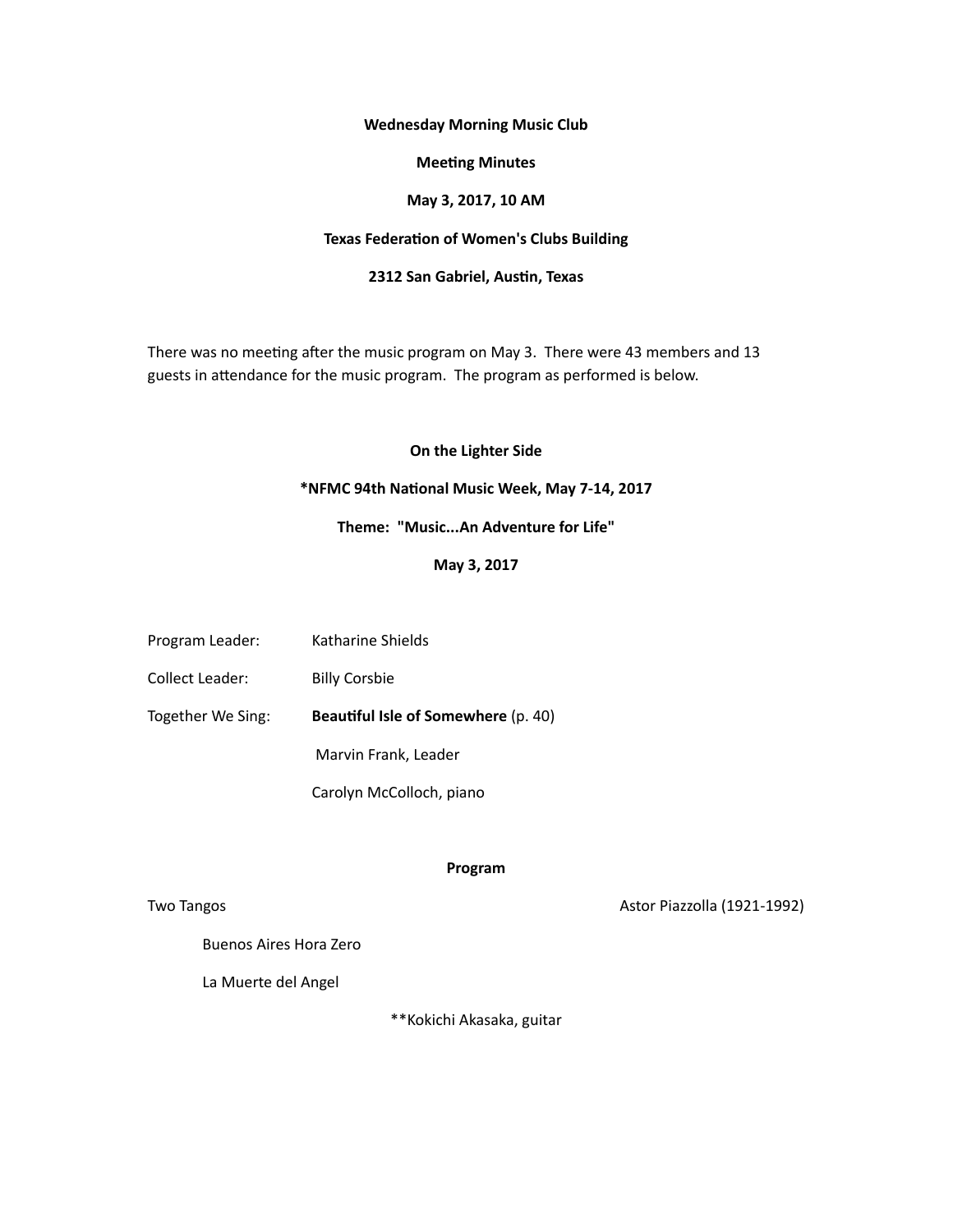| <b>Bill Cheatham</b>                                       | Traditional                         |
|------------------------------------------------------------|-------------------------------------|
| Ashokan Farewell<br>1946)                                  | Jay Unger (b.                       |
| ** Ruby Jane Smith, violin and mandolin                    |                                     |
| Gregory Shields, violin                                    |                                     |
| Call Me Madam<br>$(1888-1968)$                             | Irving Berlin                       |
| It's a Lovely Day Today, Hostess with the Mostess,         |                                     |
| You're Just in Love                                        |                                     |
|                                                            | Suzy Gallagher, alto                |
| Kit Thompson, tenor                                        |                                     |
| Greta Gutman, piano                                        |                                     |
| Fools Rush In<br>$(1909-1976)$                             | Johnny Mercer                       |
| I Wanna Be Around                                          | Johnny Mercer and Sadie Vimmerstedt |
| Chances Are                                                | Robert Allen and Al Stillman        |
| **Jerry Conn, tenor                                        |                                     |
| **Walter Tibbitts, piano                                   |                                     |
| Annie Get Your Gun<br>Anything You Can Do, I Can Do Better | Irving Berlin                       |

Peggy Brunner, mezzo-soprano

Russell Gregory, baritone

Carolyn McColloch, piano